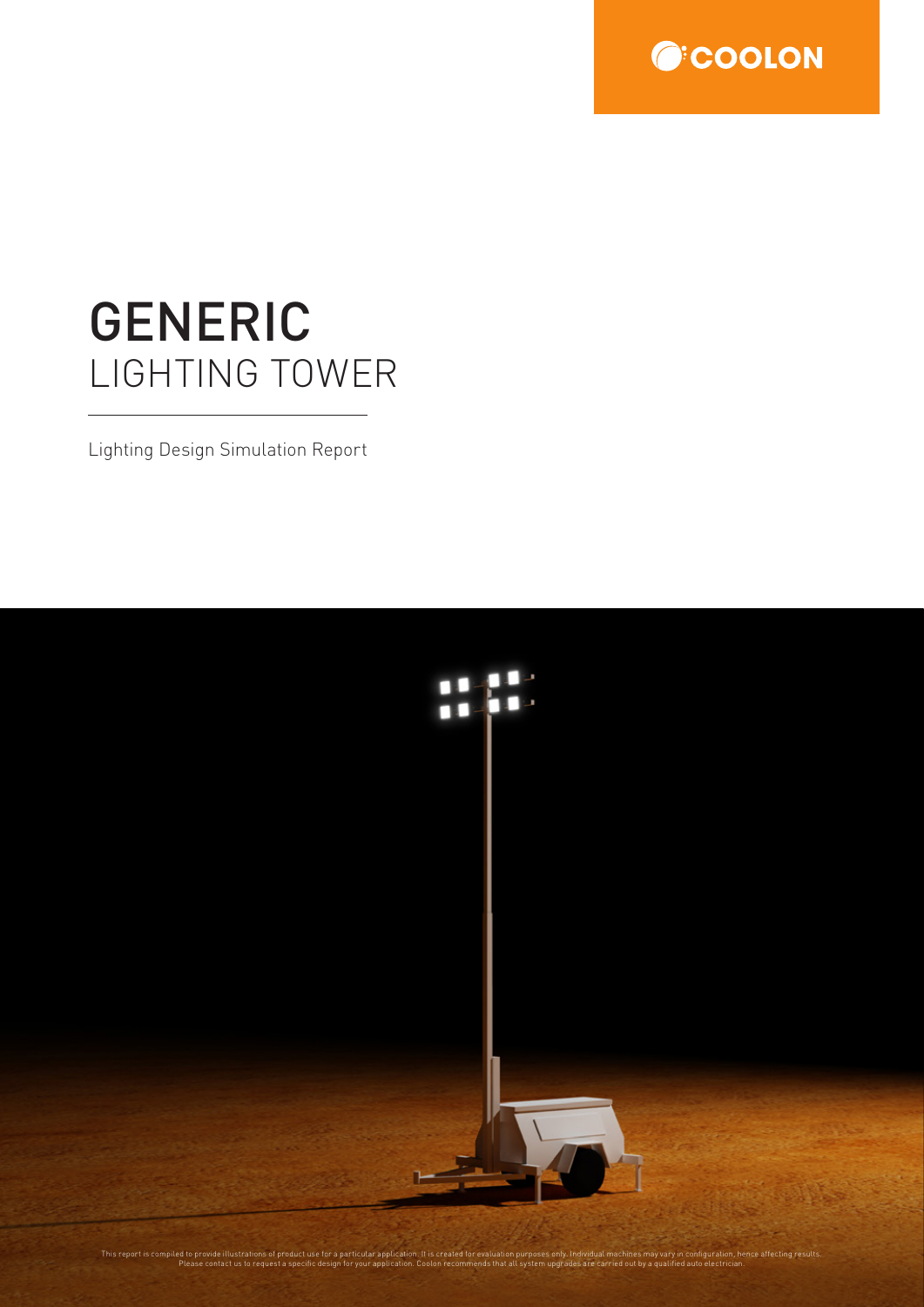

Suggested Layout #1

- Long throw
- Medium illuminance • 9m mounting height



Suggested Layout #3

• Long throw • Very high illuminance • 9m mounting height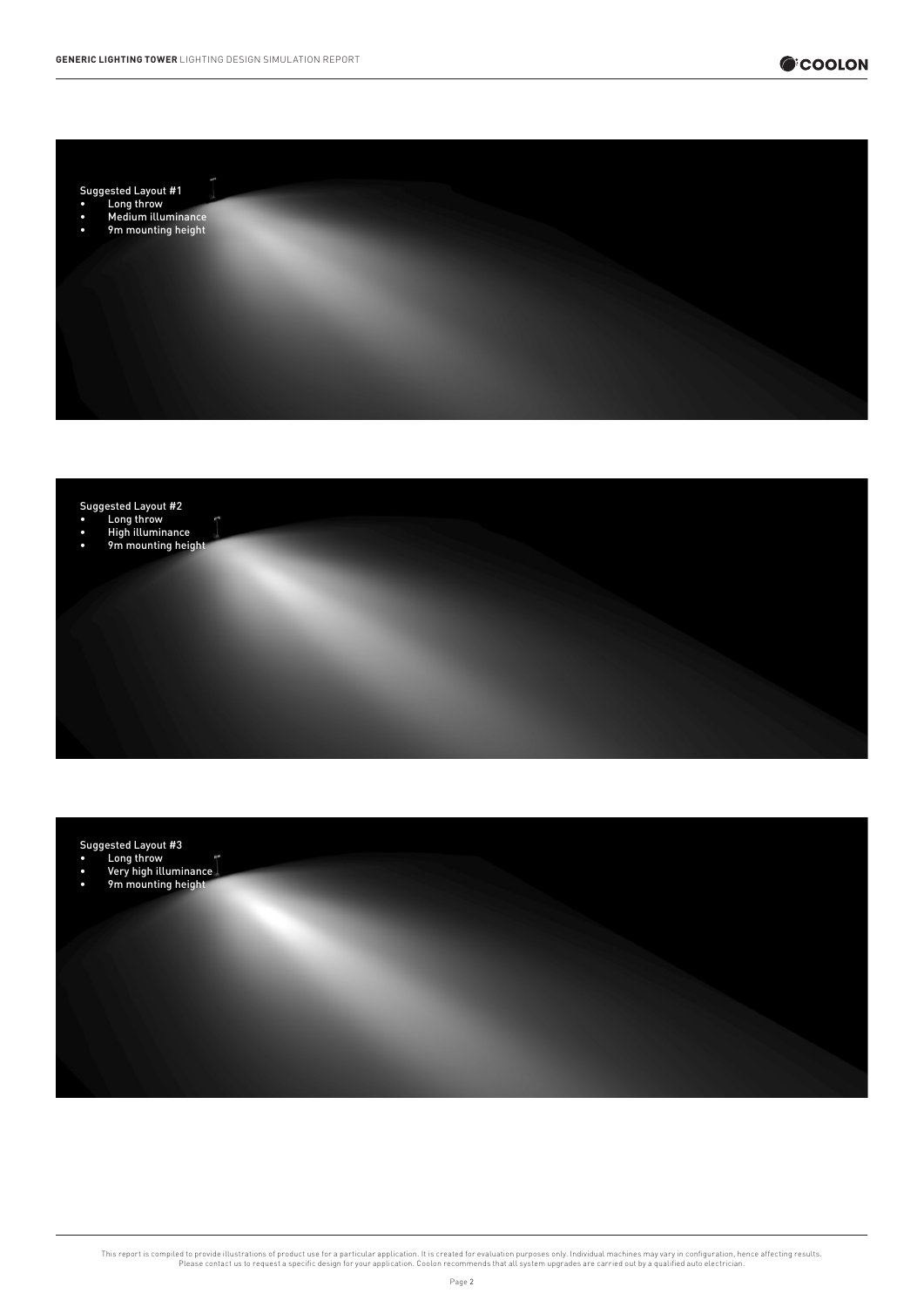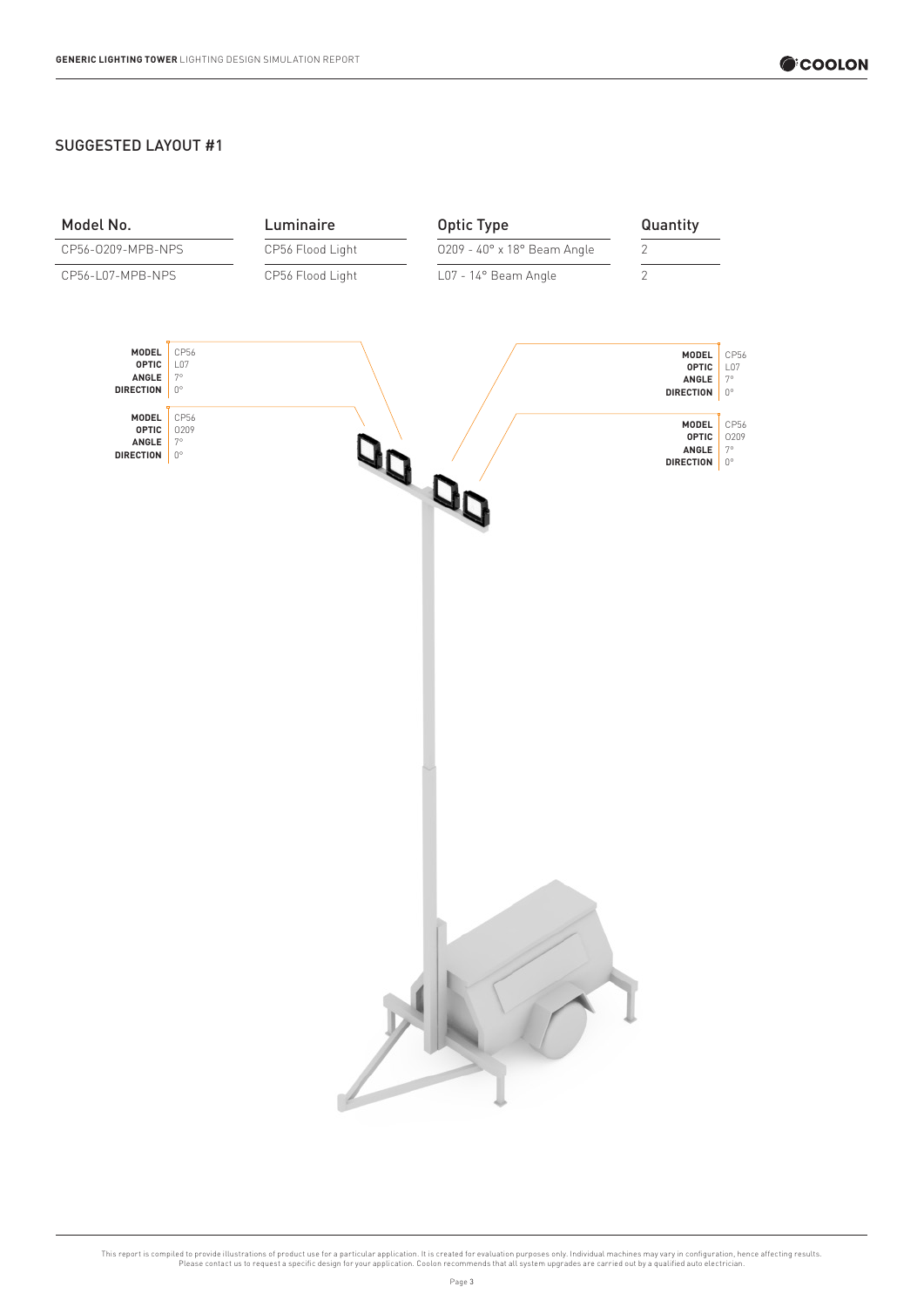

Ambient temperature: 35°C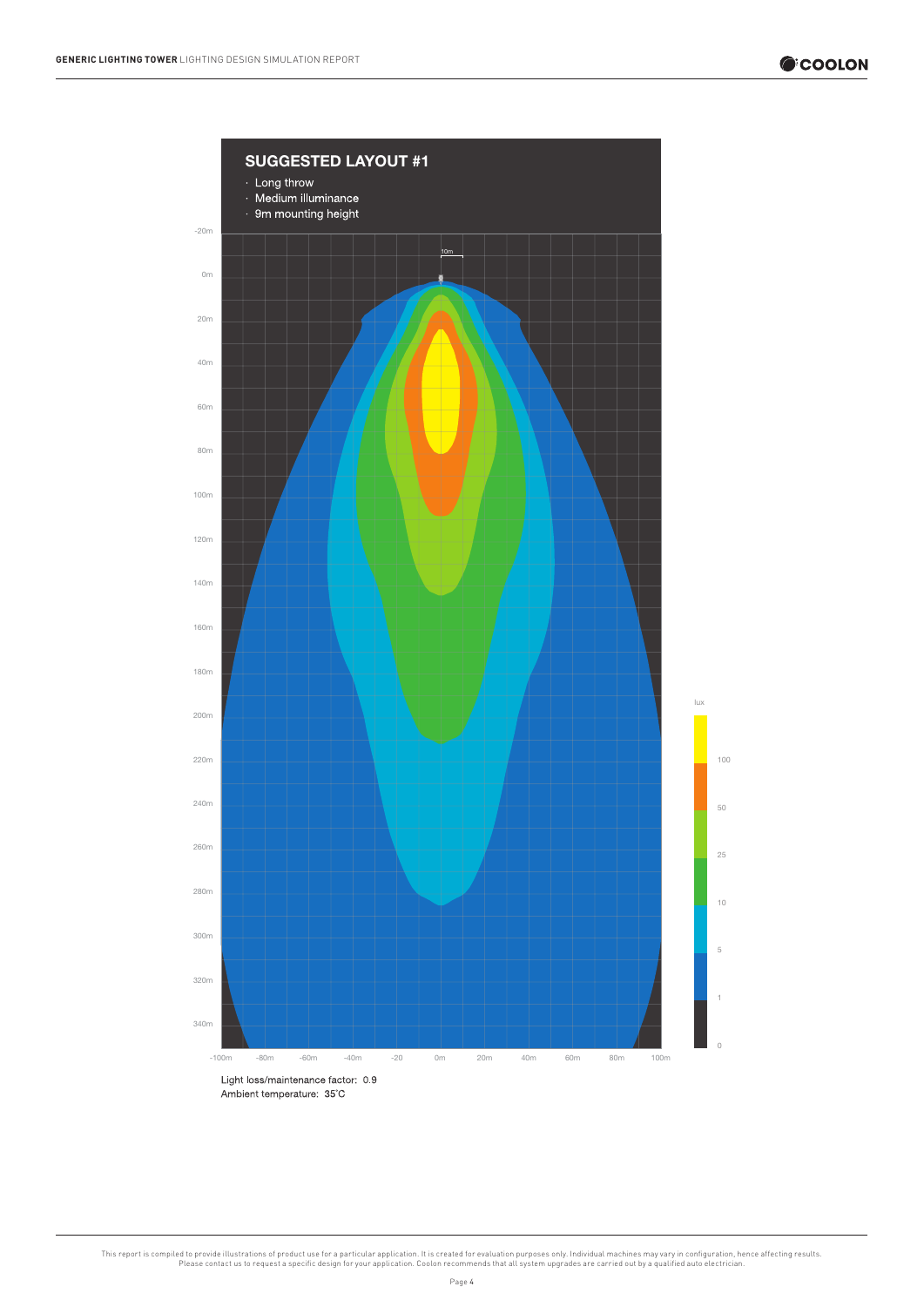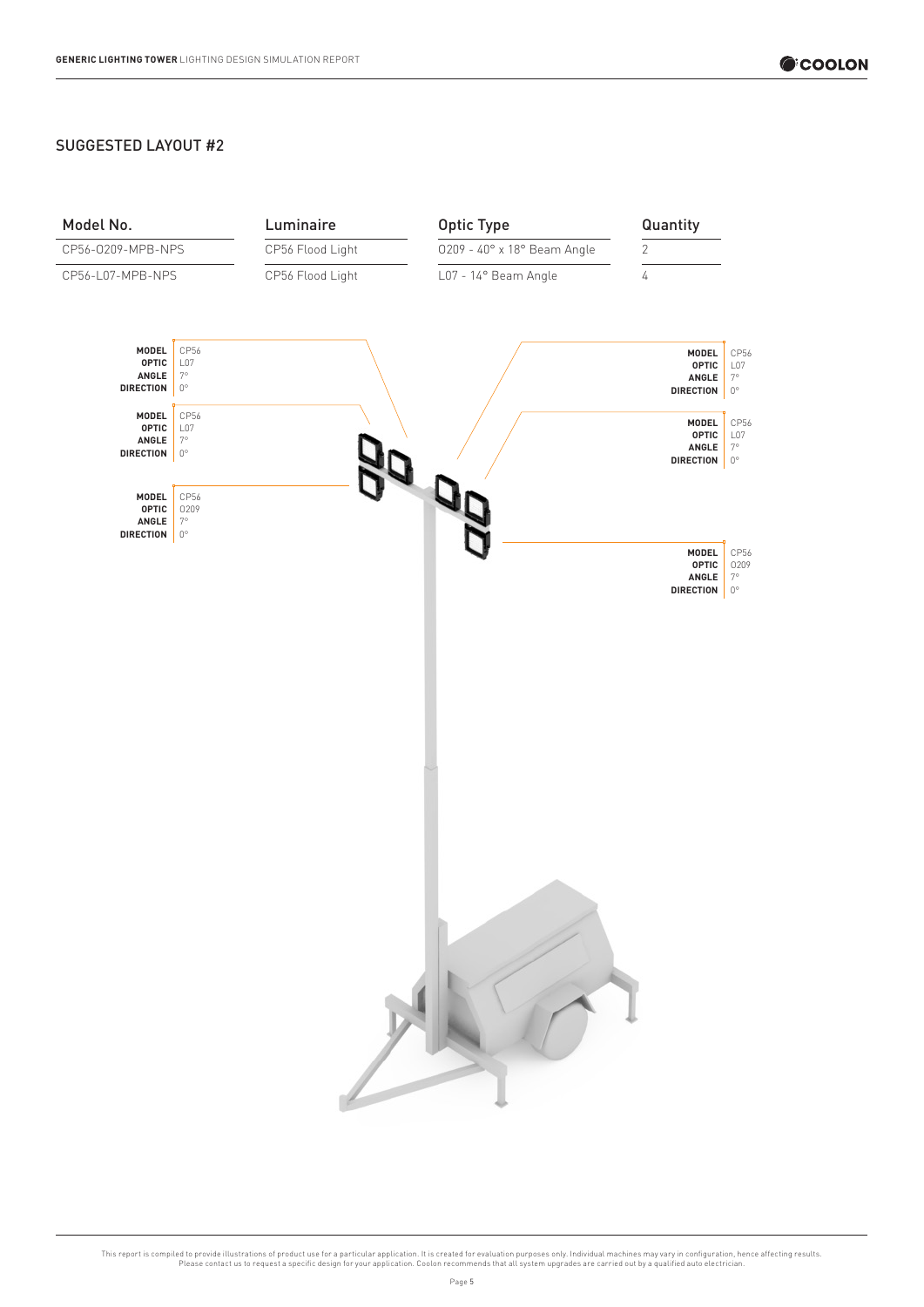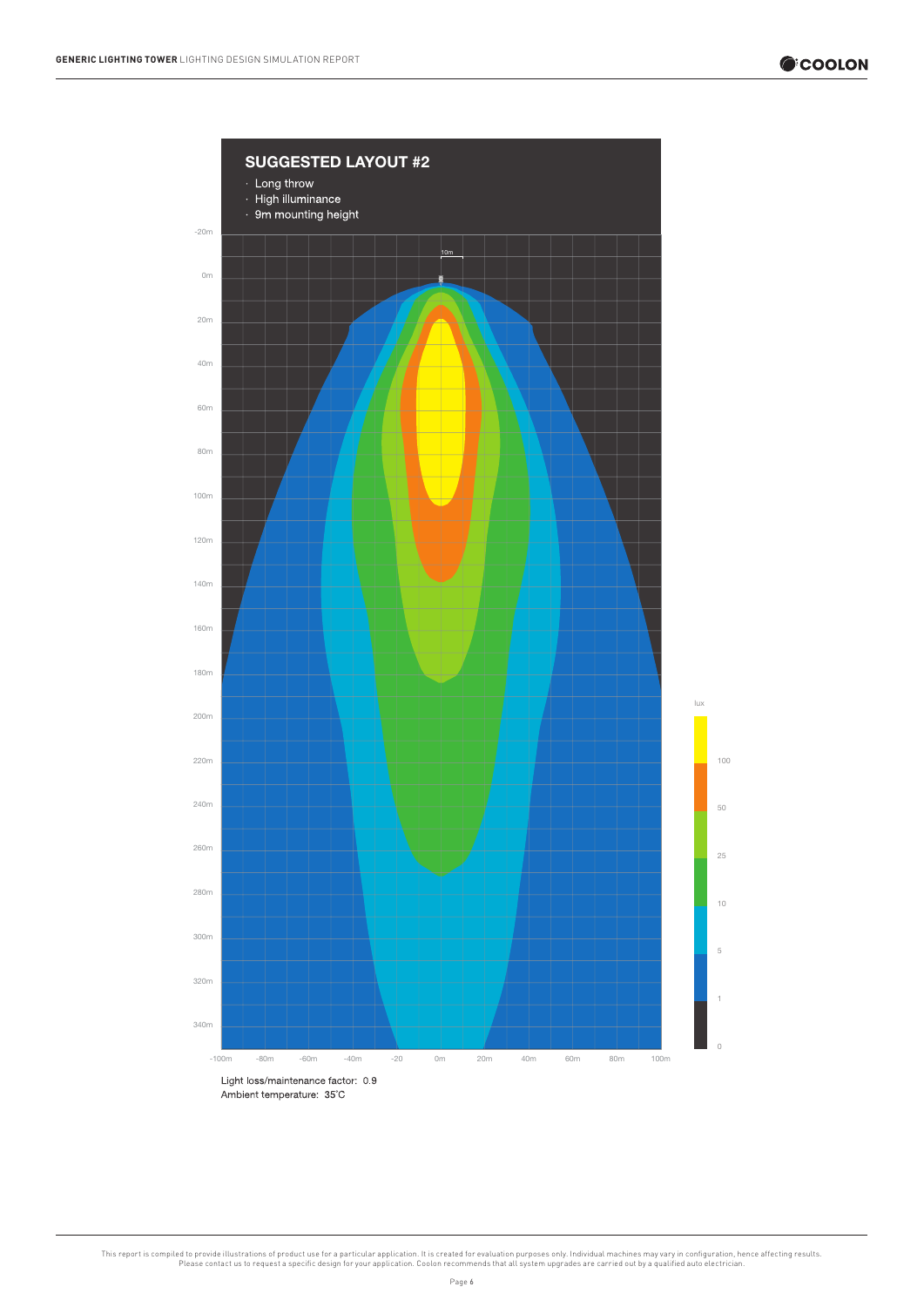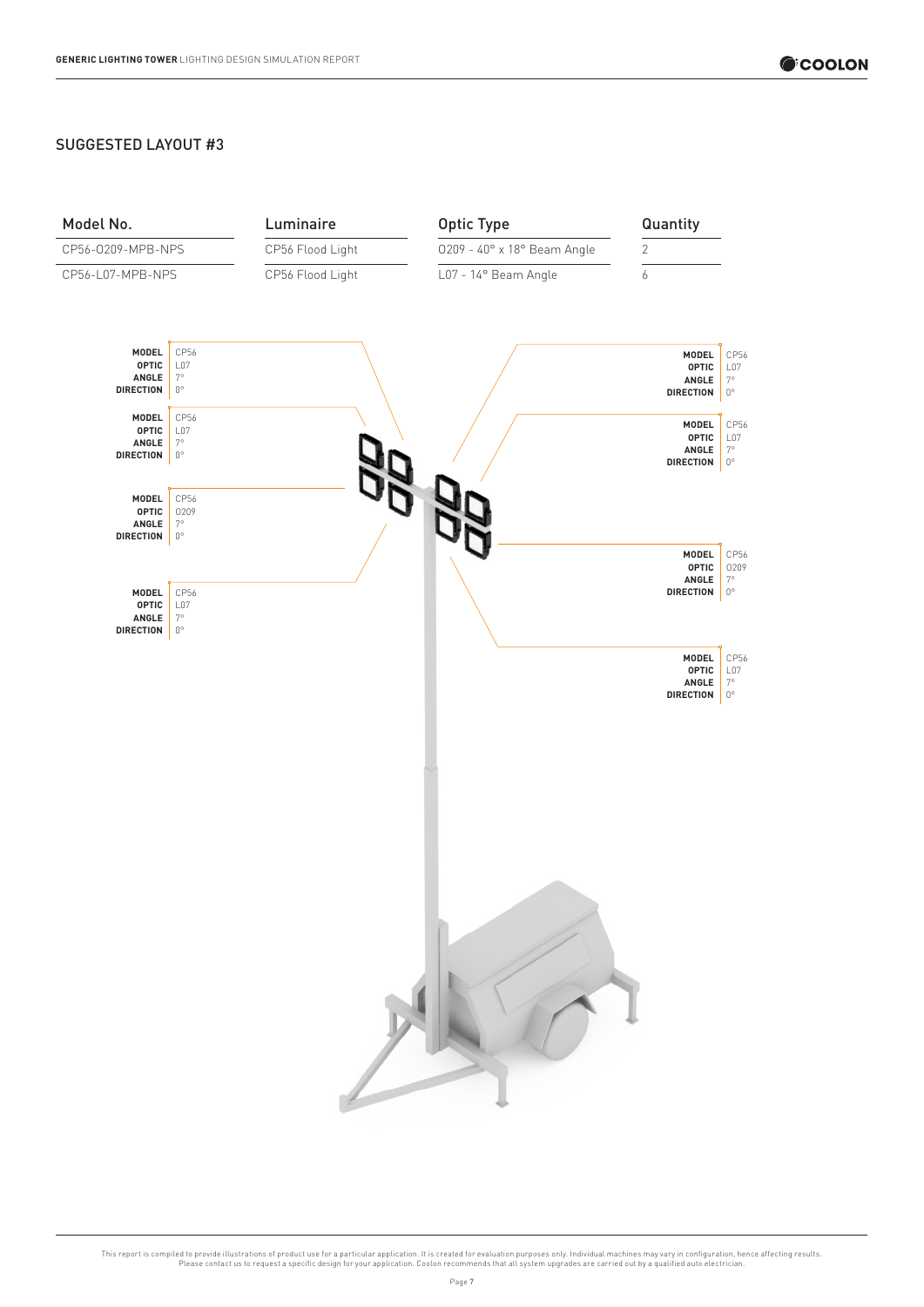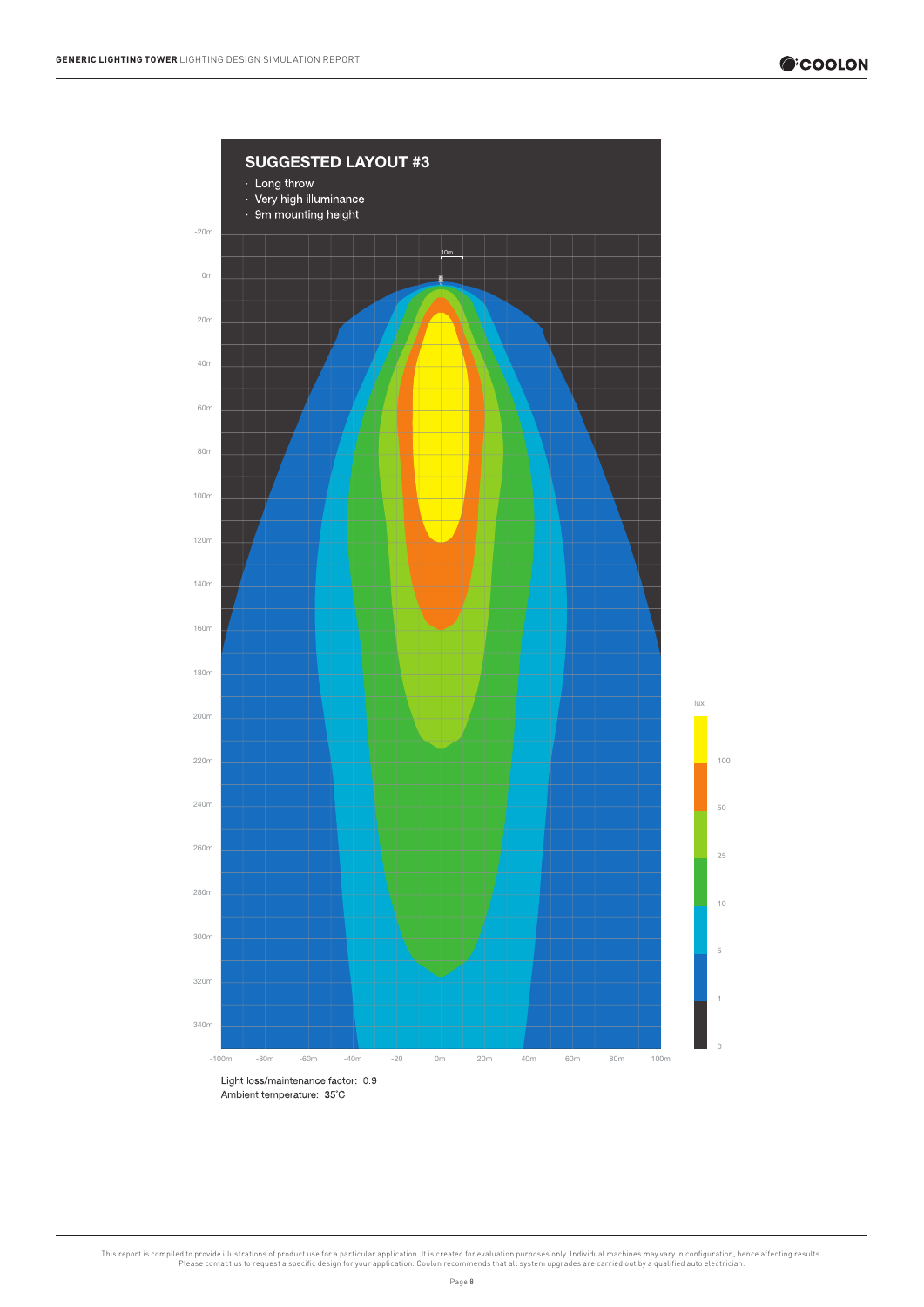





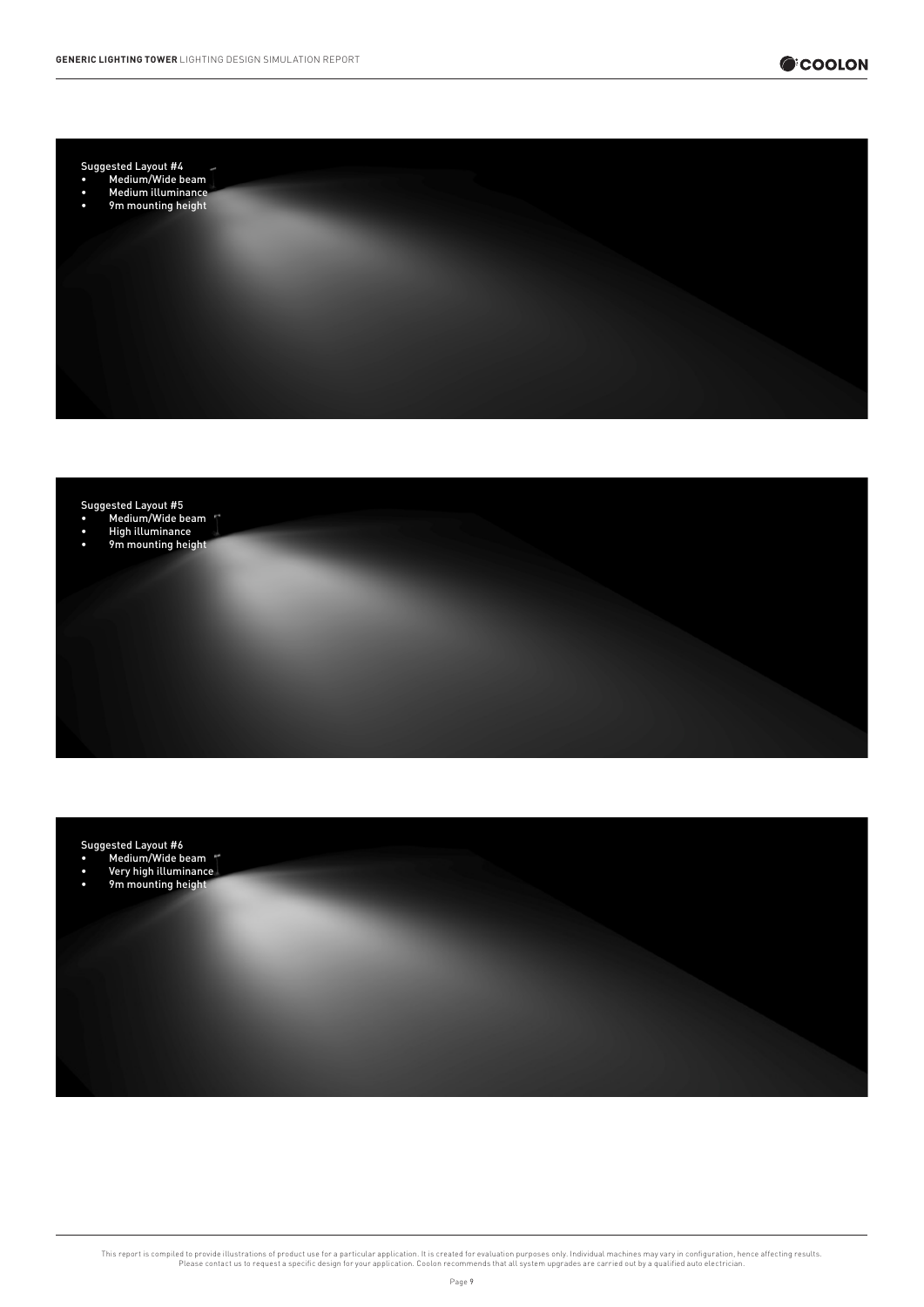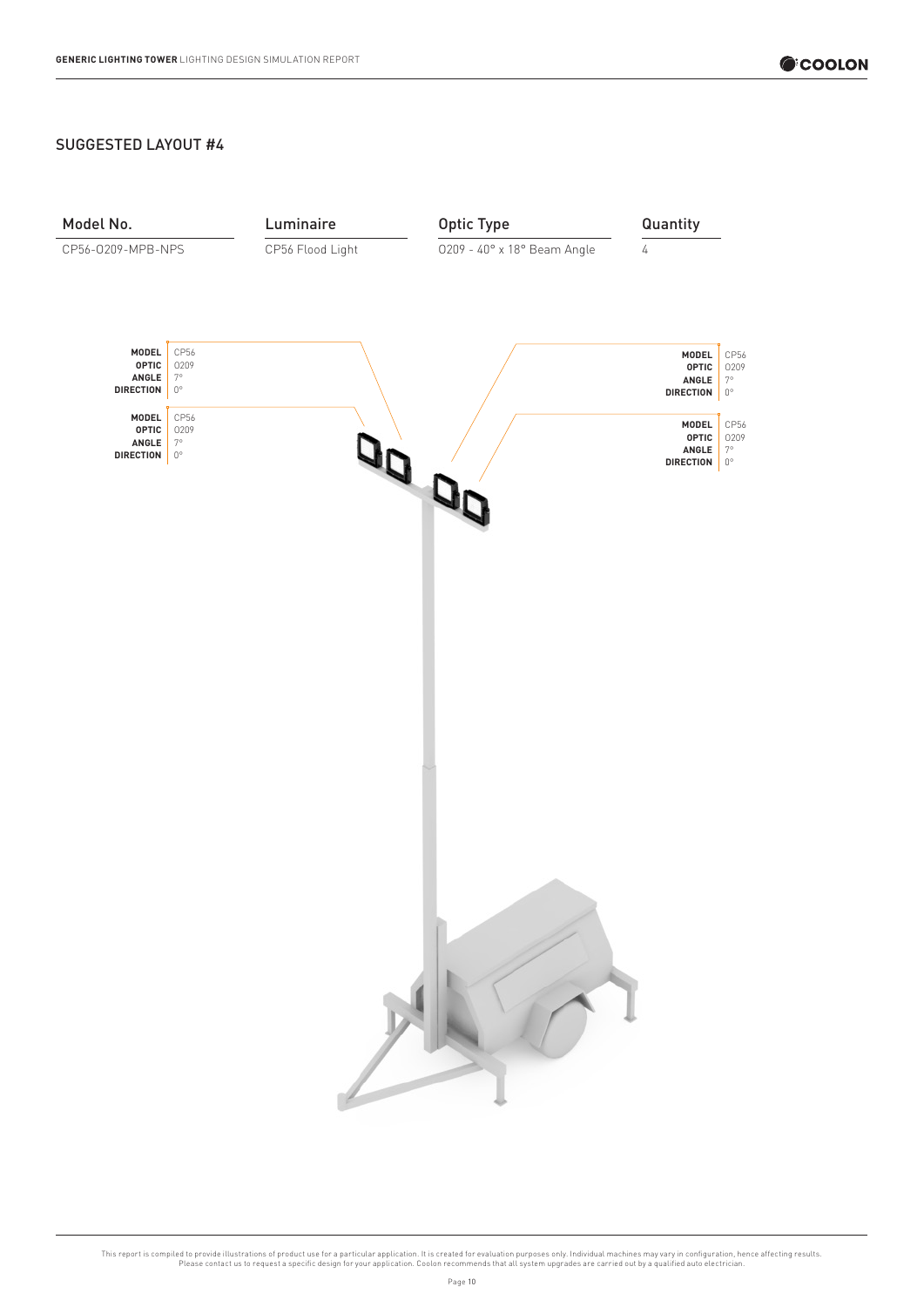

Ambient temperature: 35°C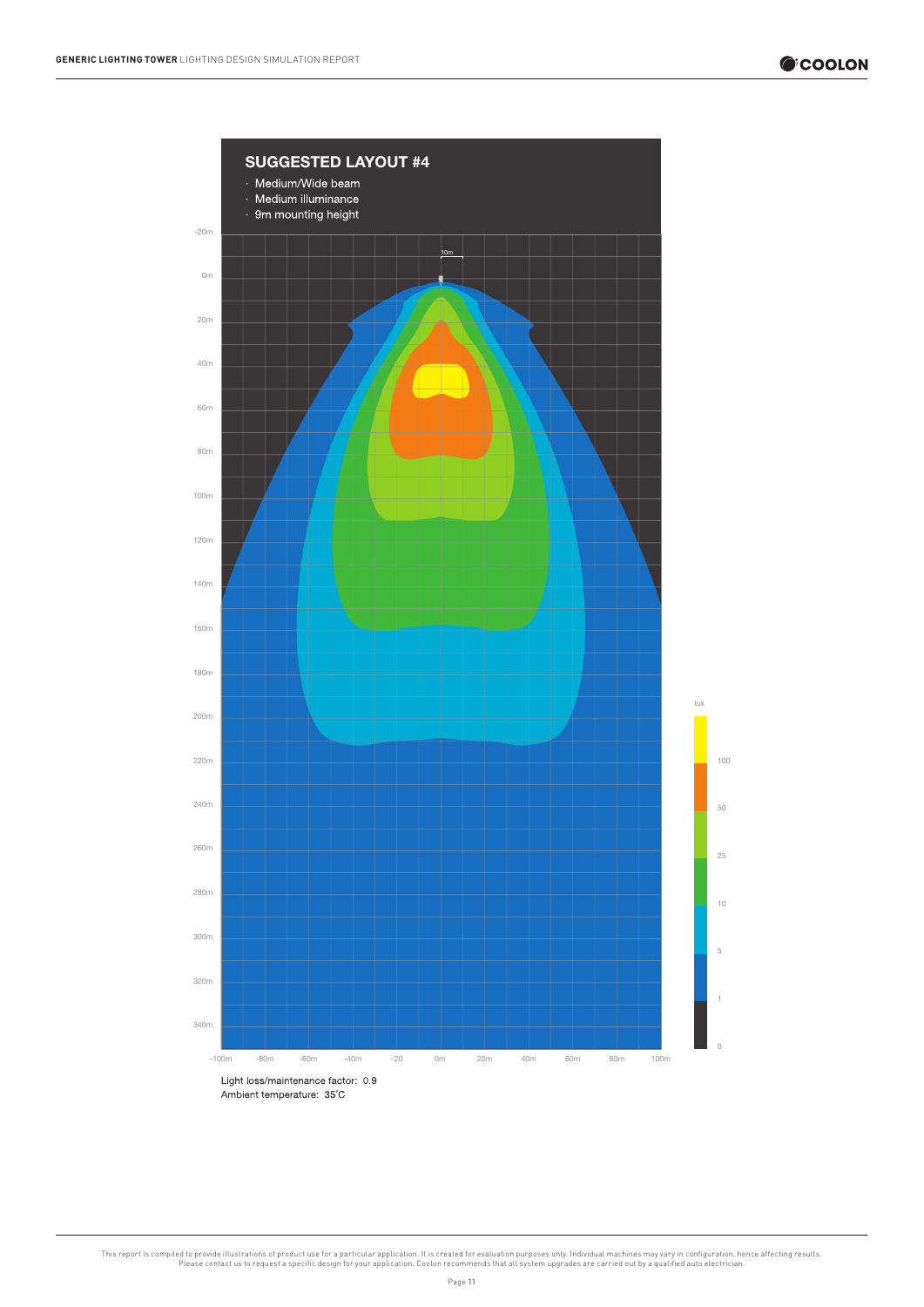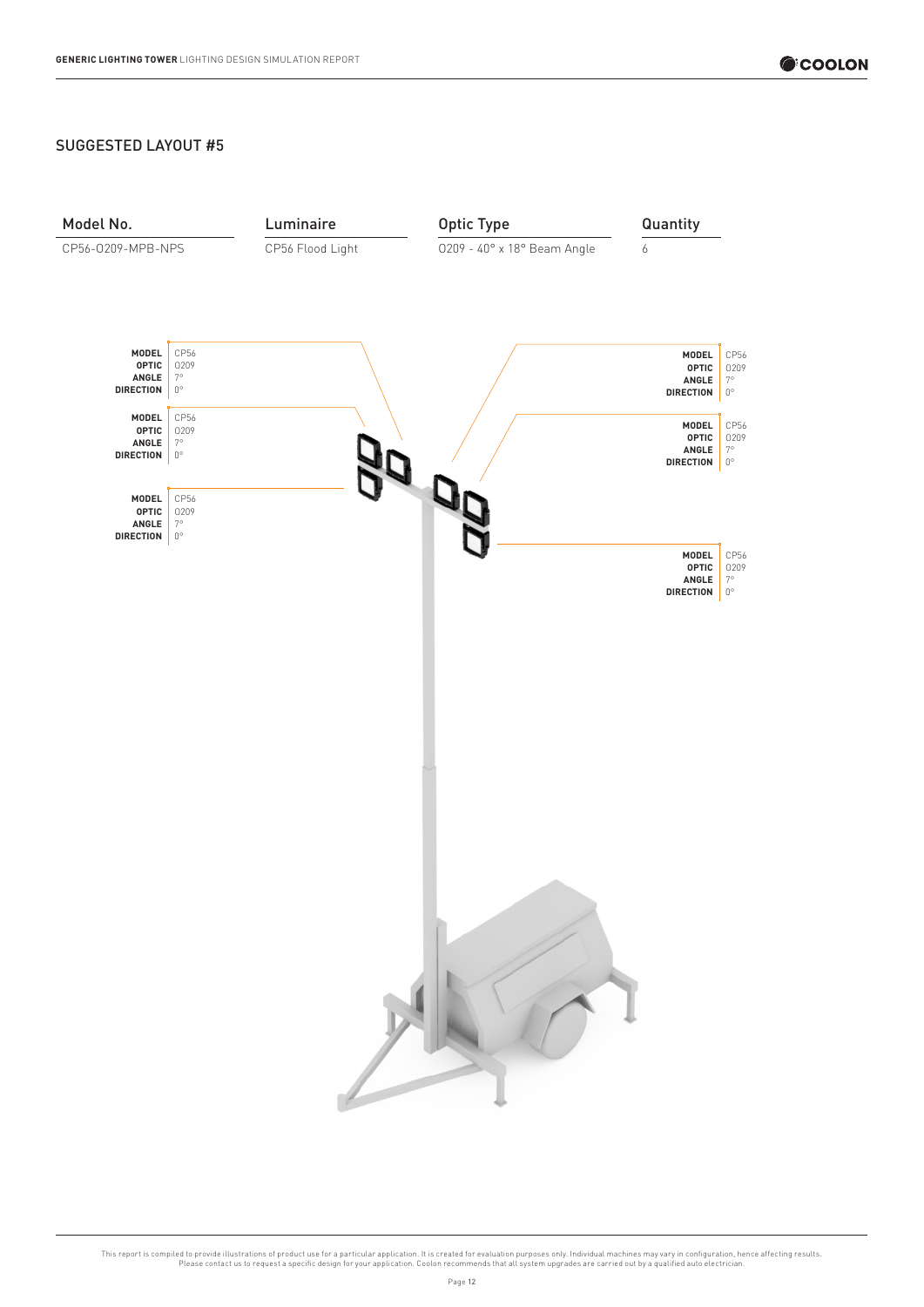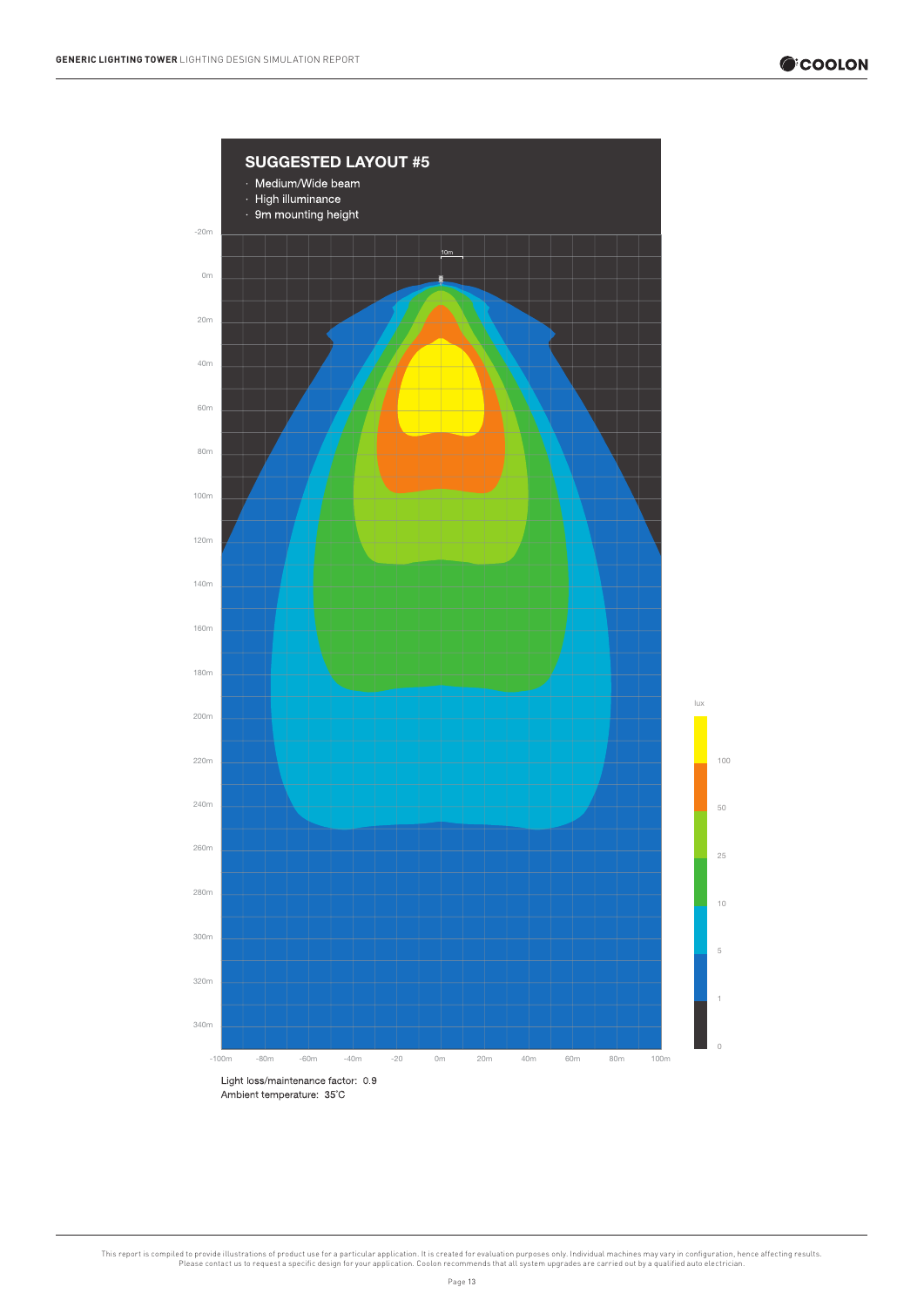